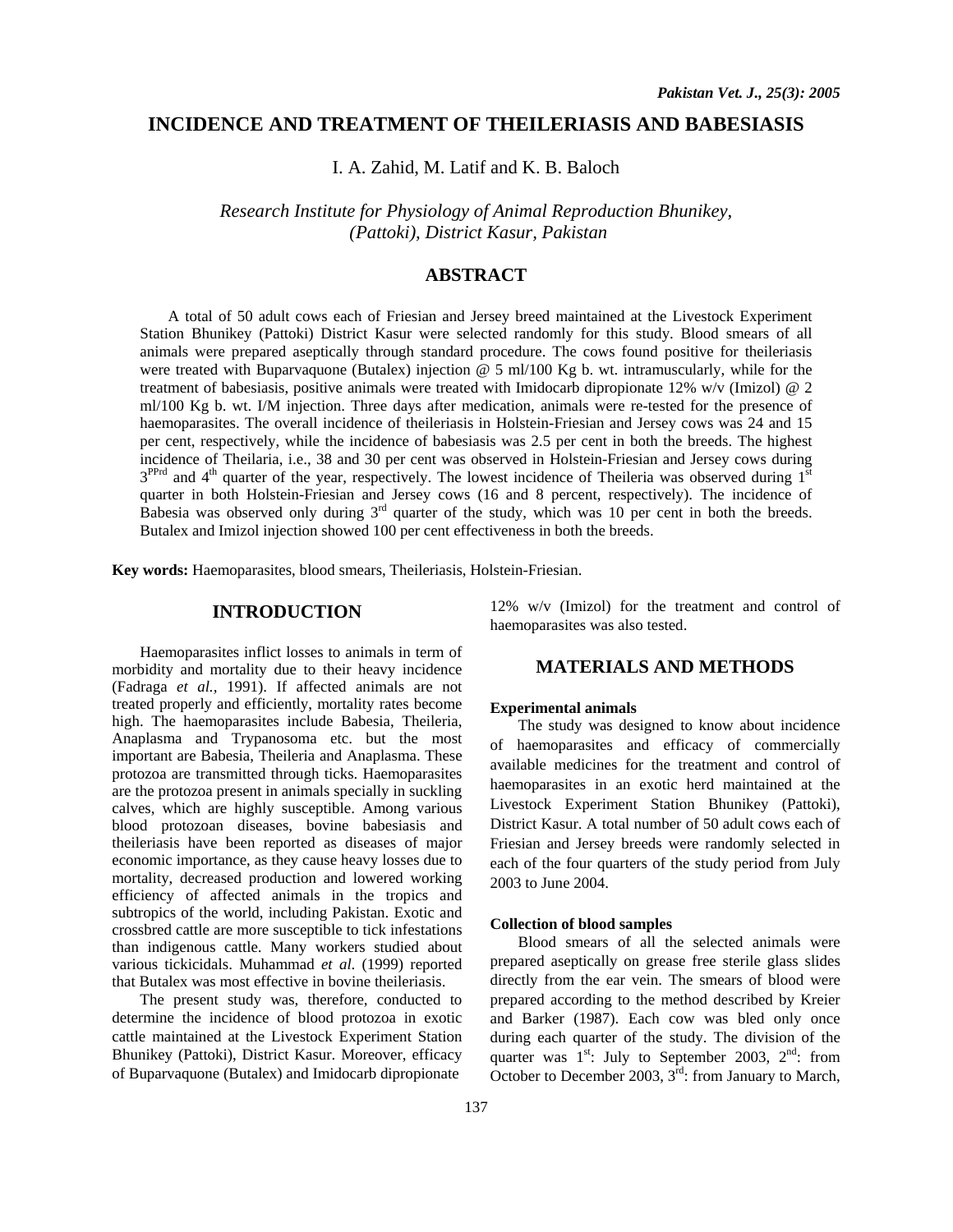2004 and  $4<sup>th</sup>$ : from April to June, 2004. Each slide was labeled with specific number and date of smear made. All the prepared slides were brought to laboratory for further investigation.

### **Processing and examination of blood smears**

The smears were air dried, fixed in methanol and stained with freshly prepared Giemsa stain for 45 minutes (Levine, 1985). The parasites were identified according to the characters described by Soulsby (1982), Sastry (1983), Levine (1985) and Kreier (1994).

### **Treatment**

The cows found positive for theileriasis were treated with Butalex (5 ml/100 Kg b. wt.) I/M injection, while for the treatment of babesiasis, positive animals were treated with Imizol (2 ml/100Kg b. wt.) I/M injection. Three days after medication with both the medicines, animals were re-tested for the presence or absence of haemoparasites to assess the efficacy of these medicines against haemoparasites.

# **RESULTS AND DISCUSSION**

Results of present study regarding the prevalence of haemoparasites are presented in Table 1, while results about the medication of haemoparasitic affected animals are presented in Table 2. The overall incidence of Tehileria in Holstein-Friesian and Jersey cows was 24 and 15 per cent, respectively, while the incidence of Babesia was 2.5 per cent in both the breeds. The highest incidence of Theileria was 38 and 30 per cent in Holstein-Friesian and Jersey cows during  $3<sup>rd</sup>$  and  $4<sup>th</sup>$ quarters of the study, respectively. The lowest incidence in Holstein-Friesian and Jersey cows was 16 and 8 per cent during  $1<sup>st</sup>$  quarter of the study, respectively.

In  $2<sup>nd</sup>$  quarter of the study, the incidence of Theileria was 20 per cent in Holstein-Friesian cows which was moderately higher than the incidence observed during the  $1<sup>st</sup>$  quarter of the study. In  $4<sup>th</sup>$ quarter, the incidence of the Theileria in Holstein-Friesian cows was 22 per cent which was comparatively higher than the incidence noted during  $1<sup>st</sup>$  and  $2<sup>nd</sup>$ quarters in this breed. During  $1<sup>st</sup>$  and  $2<sup>nd</sup>$  quarters, the incidence of Theileria was 8 per cent in Jersey breed. Similarly, moderately higher results in Jersey breed was noted during 3rd quarter of the study. The incidence of Babesia was 10 per cent in each breed during  $3<sup>rd</sup>$  quarter of the study. However, in other quarters of the study there was no incidence of Babesia in both the breeds.

Butalex was administrated @ 5 ml/100 Kg b. wt. for the treatment of Theileriasis. A total of 29 and 22 animals of Holstein-Friesian and Jersey cows, respectively which showed 100 per cent effectiveness in both the breeds. Similarly Imizol which was used for the treatment of babesiasis  $@$  2 ml/100 Kg b. wt. in 5 animals of each breed, showed 100 per cent effectiveness.

The findings of present study are not in agreement with the finding of Fadraga *et al.* (1991), who reported 67.6 per cent incidence of haemoparasites in cattle, while in the present study the incidence of theileriasis and babesiasis in Holstein Friesian cows was 24 and 2.5 per cent and in Jersey cows was 15 and 2.5 per cent respectively. However, Ozkan *et al.* (1993) reported 18 per cent protozoan infection in cattle. The report of these authors is closely in line with the findings of the present study. Ahmad *et al.* (1995) reported that the incidence of infection was higher during the rainy season and this was related to an increase in the tick population. The report of these authors is not in agreement with the findings of present study because the highest incidence, 38 and 30 per cent of theileria was in Holstein Friesian and Jersey cows during such a season in which there are very short rains in Pakistan, while in heavy rainy season the incidence of theileria was 16 and 8 per cent in Holstein Friesian and Jersey cows, respectively.

The results of the present study are in agreement with the observation of Hussain *et al.* (1991), who reported 20.46 per cent incidence of haemoparasites in sheep. El-Metenawy (1999) reported that the highest incidence of haemoparasites was recorded during the autumn season, in Al-Qassim region, Saudi Arabia. The findings of present study are not in agreement with the findings of above said workers as in the present study there was lowest incidence of haemoparsitic infestation in Holstein Friesian and Jersey cows during the autumn season i.e. in  $1<sup>st</sup>$  and  $2<sup>nd</sup>$  quarters of the study. The finding of present study are closely in line with those of Muhammad *et al*. (1999), who reported that the frequency of Theileria steadily increased, peaked in June and then steadily declined up to November. The findings of the present study regarding treatment of theileriasis are closely in line with those of Muhammad *et al.* (1999), who reported 93 per cent effectiveness of Butalex in bovine theileriasis.

#### **Conclusion**

The incidence of theileriasis in Holstein-Friesian and Jersey cows was 24 and 15 per cent, respectively, while the incidence of babesiasis was 2.5 per cent in both the breeds. The highest incidence of theileria (16 and 8 per cent) was observed during  $1<sup>st</sup>$  quarter in both Holstein-Friesian and Jersey cows, respectively. The incidence of Babesia was observed only during 3rd quarter of the study, which was 10 per cent for both the breeds. Butalex and Imizol showed 100 per cent effectiveness in both the breeds.